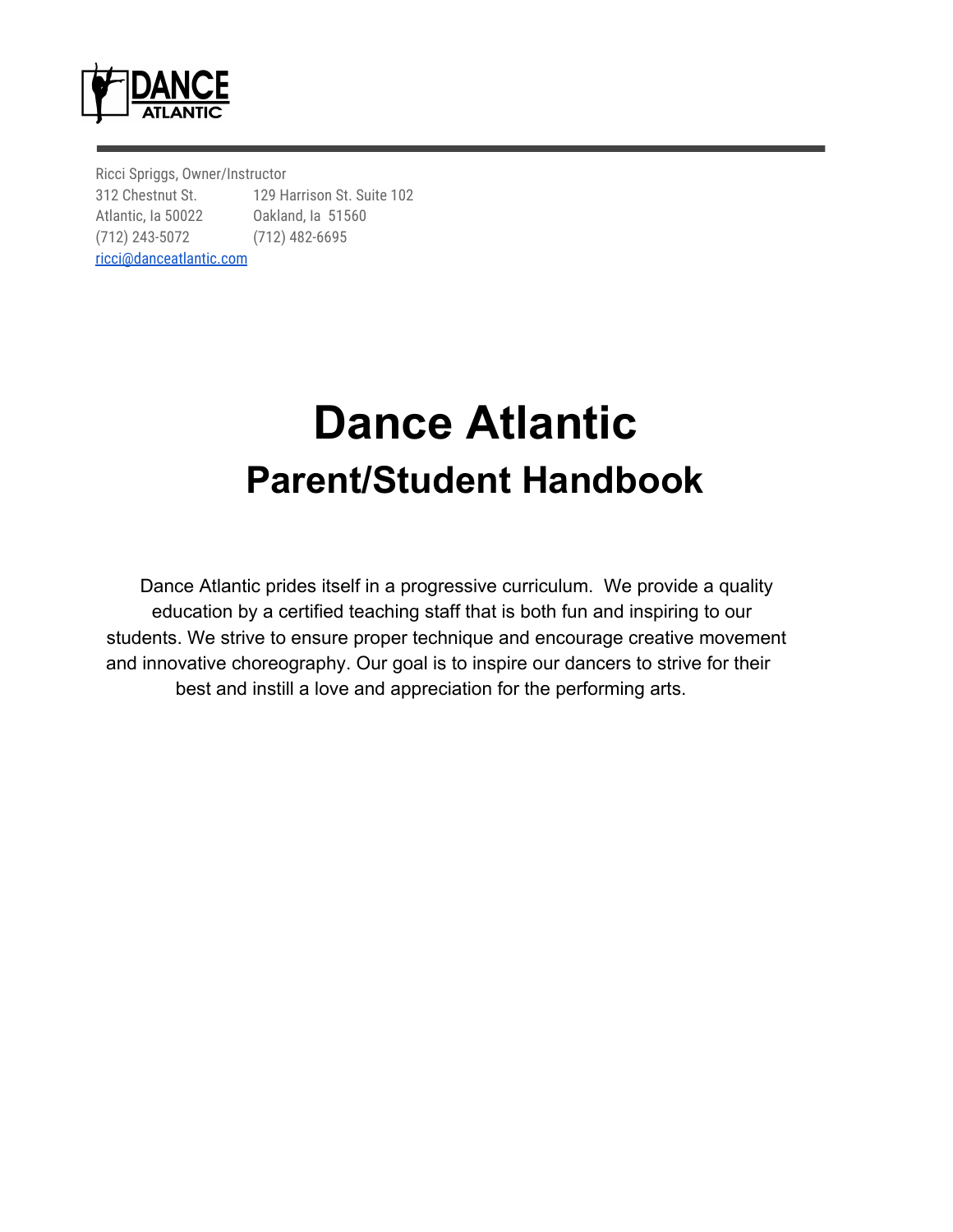## *General Information & Policies*

- Dance Atlantic cannot assume responsibility for loss of personal property. Dance bags and purses are permitted in the studio during class.
- We follow the Atlantic School District's closings for inclement weather. If questionable, please listen to KS95.7, KJAN, KSOM, or call. Text alerts and Facebook posts will also be made regarding closings.
- We do not close for school conferences or teacher in-services

## *Tuition*

- Tuition is not based on a single class but by the month. It covers the academic school year, September through May and ½ of June.
- Monthly tuition does not change regardless of Holiday breaks, snow days, etc.
- Payments are due the 1st of the month. A late fee of \$10.00 will be assessed to any account received after the 10<sup>th</sup>
- No refunds will be made for students who miss class or do not complete classes
- Students with outstanding accounts 30 days delinquent will not be permitted to class
- All students will have a non-refundable \$50.00 registration fee at time of registration.
- No student will be allowed to perform in the Spring Performance if tuition is delinquent, or costume balance has not been paid.

## *Registration*

- Registration fee is \$50 per student and is **NON REFUNDABLE**
- Registration is open thru November 30th.
- Registration can be done in person at the studio location or online at: https://dancestudio-pro.com/online/danceatlantic

### *Costumes*

Each year, your child will be required to purchase a costume or costumes for the annual recital. The amount varies from year to year, but an estimated cost based on past year's costs is listed below. *\*Costs do not reflect tights, recital t-shirts.*

| Kinderdance I/II/III | \$57.00                                         |
|----------------------|-------------------------------------------------|
| Intro to Youth I     | \$55.00 ballet \$65.00 tap/tumbling             |
| Youth I              | \$55.00 ballet \$75.00 tap/tumbling or tap/jazz |
| Youth II/III         | \$58.00 ballet \$65.00 tap/jazz                 |
| Junior I/II          | \$62.00 ballet \$65.00 tap \$65.00 jazz         |
| Senior I/II          | \$70.00 ballet \$68.00 tap \$70.00 jazz         |
| Hip Hop              | \$68.00                                         |

## *Shoe Prices*

#### *\*Shoes must be purchased from Dance Atlantic*

Capezio Daisy Ballet (pink)- \$25.00 *\*required for Kinderdance/ Intro to Youth/ Youth I ballet classes* Capezio Pedini Lyrical Shoe (suntan)- \$45.00 *\*required for Youth II and up ballet classes* Capezio Youth Jr. Tyette Patent Leather Tap (black)- \$30.00 *\*required for Kinderdance/ Intro to Youth/ Youth I tap classes* Capezio Fluid Jazz Tap (black)- \$50.00 *\*required for Youth II and up tap classes* Capezio Riff Slip On Tap Shoes (black)- \$48.00 *\*required for boys tap classes* Capezio E-Series Jazz Slip On (tan)- \$45.00 *\*required for all jazz classes*